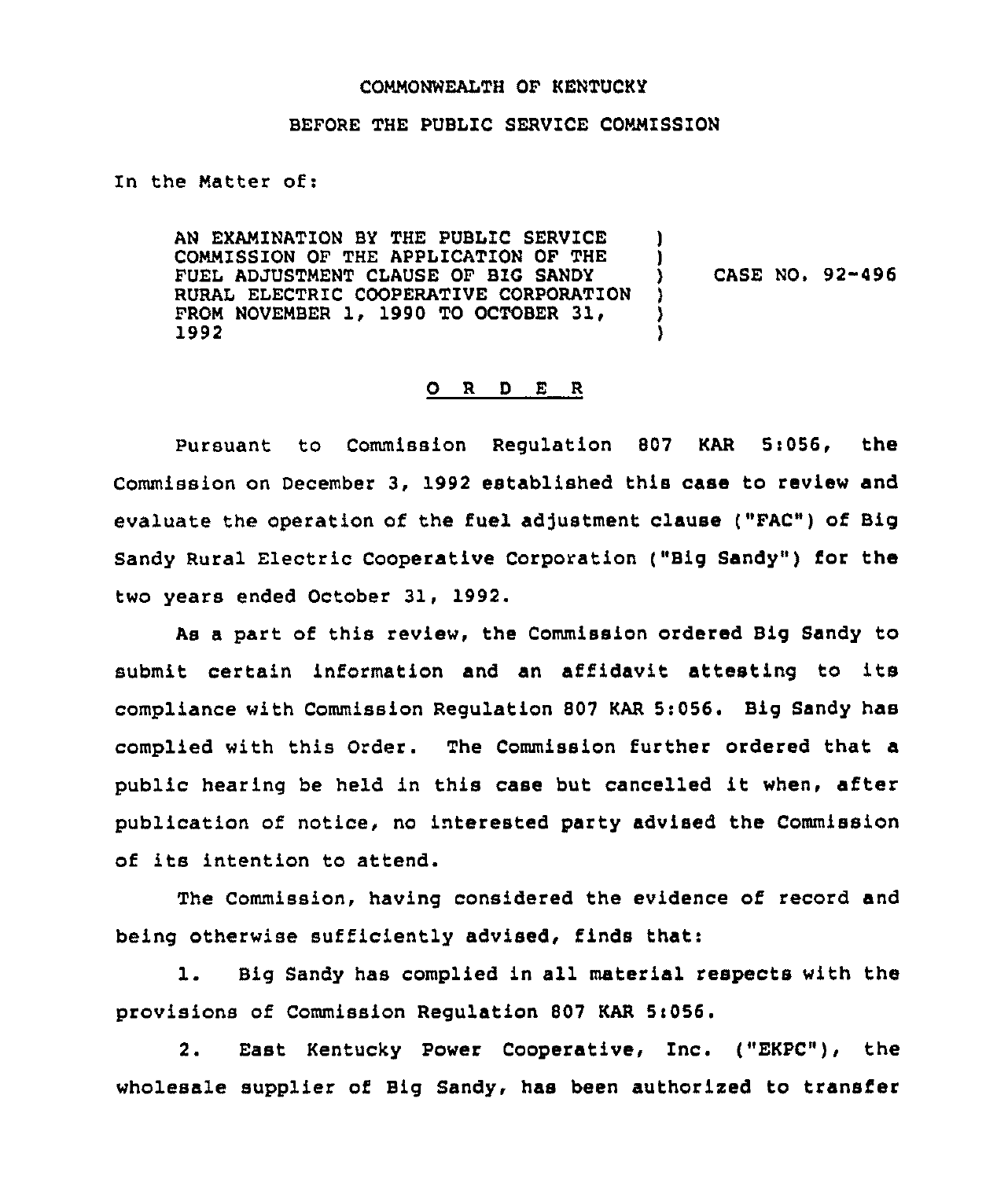(roll-in) a 0.31 mills per Kwh decrease in its base fuel cost to its base rates.'.

 $3.$ Big Sandy should be authorised to transfer (roll-in) a 0.331 mills pex Kwh decxease in its base fuel costs to its base rates to reflect, as adjusted for line loss, the transfer of a 0.31 mills per Kwh decrease in EKPC's base rates and this can best be accomplished by a negative energy adder to each Kwh sold.

4. The rates and charges in Appendix A, attached hereto and incorporated herein, are fair, just, and reasonable, and reflect the transfer of fuel costs from the FAC to the base rate.

IT IS THEREFORE ORDERED that:

1. The charges and credits applied by Big Sandy through the FAC for the period from November 1, 1990 to October 31, 1992 be and they hereby are approved.

2. Big Sandy be and it hereby is authorized to transfer to base rates those fuel costs (as adjusted for line-loss) rolled-in by EKPC from its FAC to its base rates.

3. The rates in Appendix <sup>A</sup> are approved for service rendered by Big Sandy on and after Nay 1, 1993.

4. Within 30 days of the date of this Order, Big Sandy shall file with the Commission revised tariff sheets setting out the rates approved herein.

 $\mathbf{1}$ Case No. 92-491, An Examination by the Public Service Commission of the Application of the Fuel Adjustment Clause of East Kentucky Power Cooperative, Inc. Prom November 1, 1990 to October 31, 1992.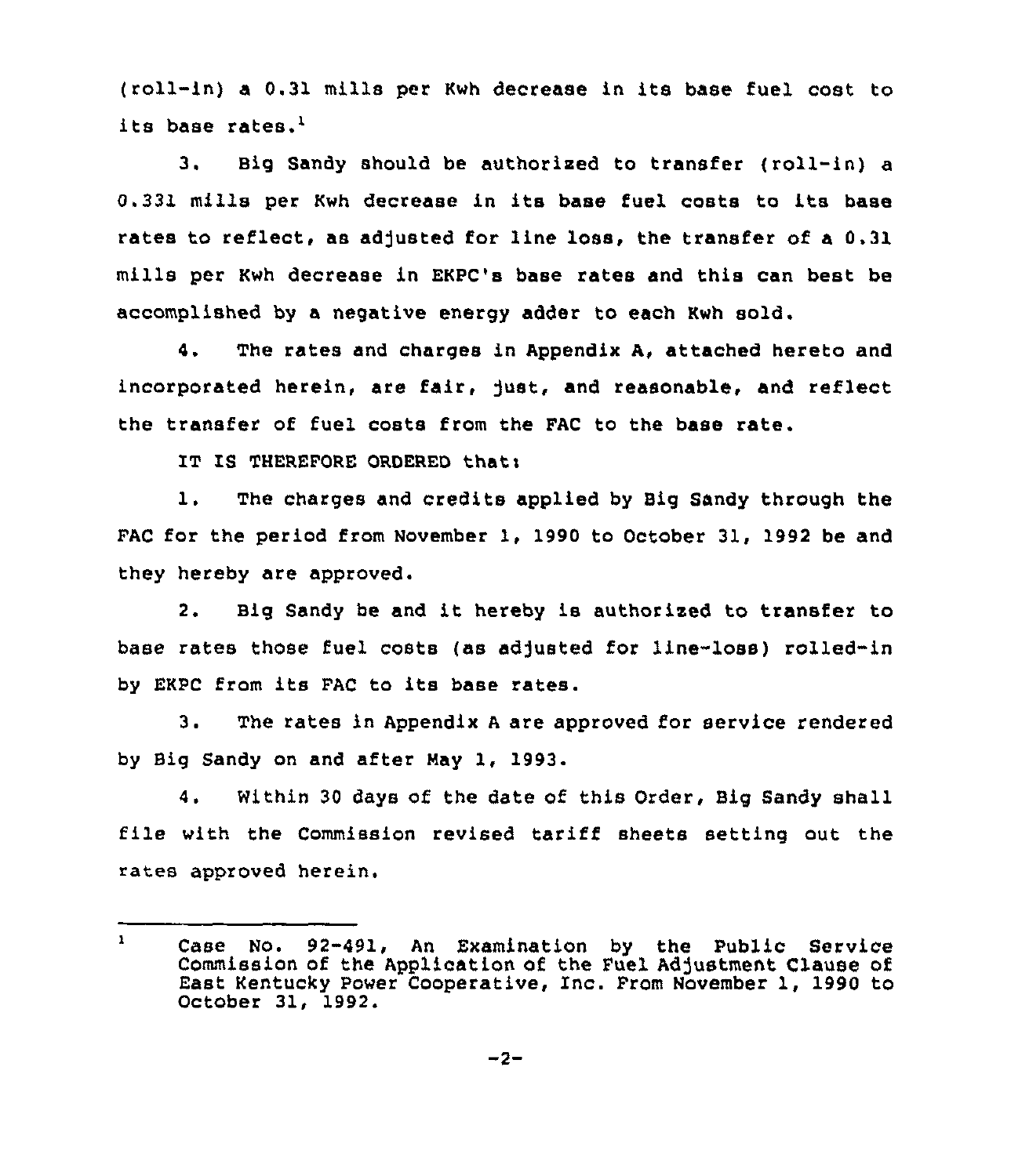Done at Frankfort, Kentucky, this 5th day of April, 1993.

pvBLIc sERYIcE commissioN

Chairman

Vice Chairman

Commissioner

ATTEST:

Executive Director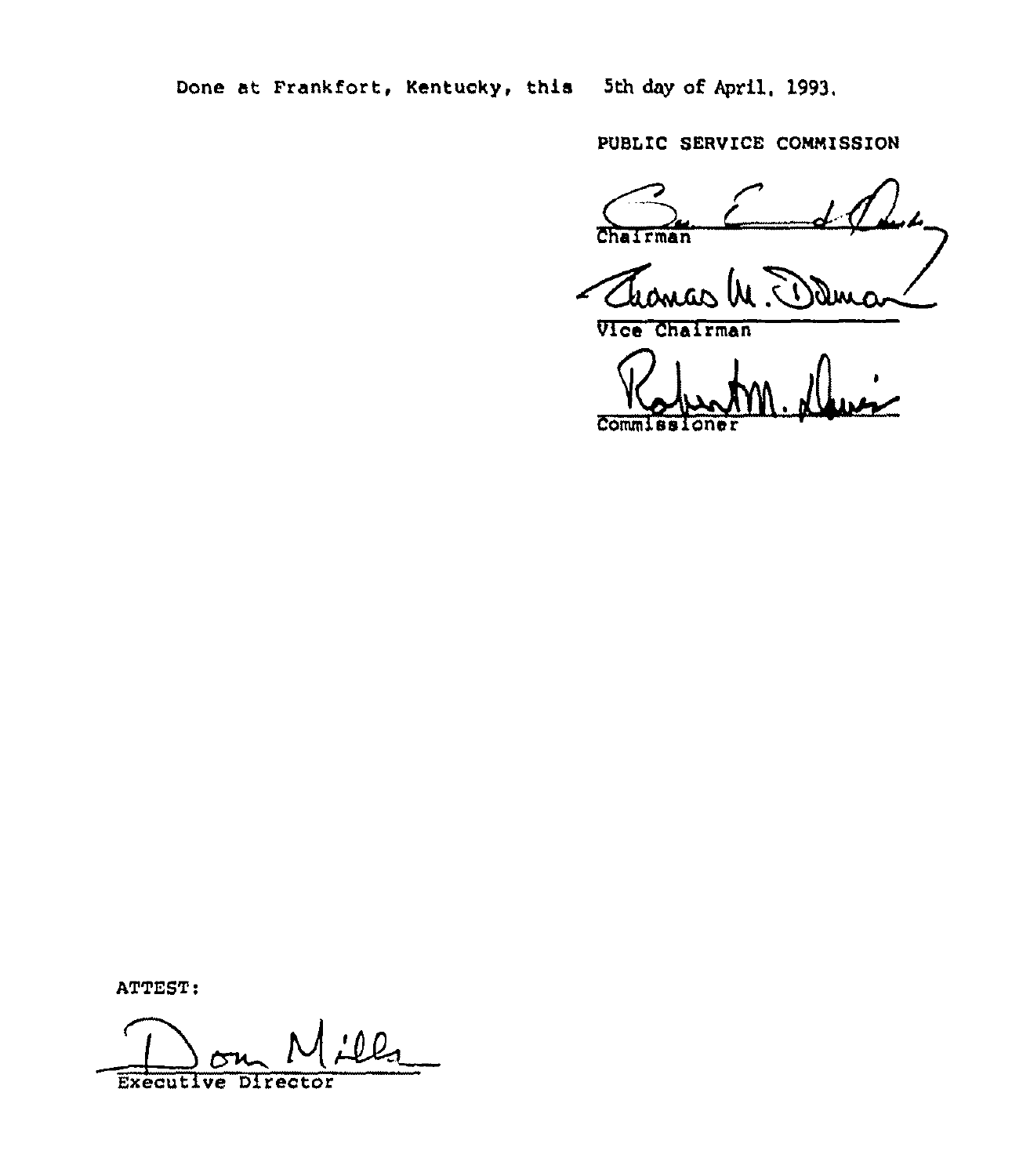### APPENDIX A

APPENDIX TO AN ORDER OF THE KENTUCKY PUBLIC SERUICE COMMISSION IN CASE NO. 92-496 DATED April 5, 1993

The following rates and charges are prescribed for the customers in the area served by Big Sandy Rural Electric Cooperative Corporation. All other rates and charges not specifically mentioned herein shall remain the same as those in effect under authority of this Commission prior to the eifective date of this Order.

## SCHEDULE A FARM AND HOME

Rates:

Energy Charge Off-Peak Energy Charge \$ .05622 Per KWH .03373 Per KWH

## SCHEDULE A-2 COMMERCIAL AND SMALL POWER

Rates:

Energy Charge

\$ .04237 Per KWH

## SCHEDULE LP LARGE POWER SERVICE

#### Rates:

Energy Charge

\$ .04123 Per KWH

SCHEDULE LPR LARGE POWER RATE

## Rates:

Energy Charge

\$ .03887 Per KWH